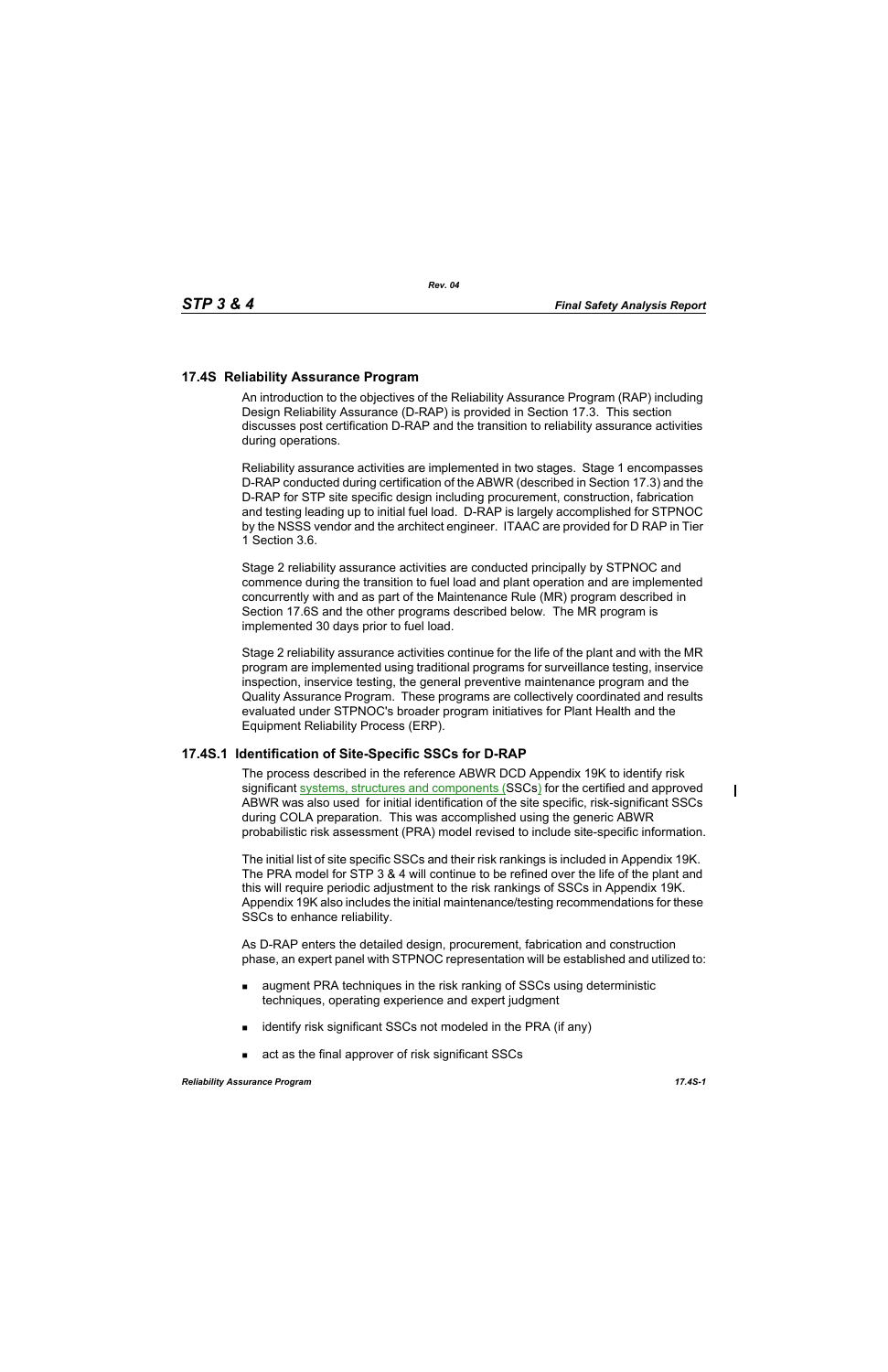- **EXECOMMENDERIGHT CHANGES** where appropriate to reduce risk
- revise/adjust recommend operations phase maintenance/testing activities for risk significant SSCs described in Appendix 19K
- designate and chair NSSS and Architect engineer working groups as necessary to assist in accomplishing the objectives of the expert panel
- review and approve the recommendations of the working groups
- assess the overall station risk impact due to SSC performance and all implemented risk-informed programs (including D-RAP) after each plant-specific data update of the PRA.

The expert panel is made up of members with diverse backgrounds in engineering, operations, maintenance, risk and reliability analysis, operating experience and work control. During the detailed design phase of D-RAP, each major engineering organization performing detailed design will be represented on the panel (or working groups) as deemed necessary. The composition of the panel will change during the period leading up to fuel load and operations. The panel will continue to function during operations for the life of the plant.

The expert panel will complete all of the expert panel system reviews, provide a list of the set of D-RAP SSCs, and have the program elements in place to control future activities by the third quarter of 2011. (COM 17.4-1)

### **17.4S.1.1 Organization**

### **17.4S.1.1.1 Program Formulation and Organizational Responsibilities**

As the ABWR design certification applicant, General Electric (GE) was initially responsible for formulating D-RAP (Reference 1). This initial formulation is retained (unchanged) in Section 17.3 and the results of implementation during certification are provided in DCD Appendix 19K.

STPNOC's overall organization for STP 3 & 4 is described in Part II, Section 1 of the Quality Assurance Program Description (QAPD). In a manner analogous to formulation of the QAPD, STPNOC's Vice President, Oversight and Regulatory Affairs, is responsible for formulating the STP 3 & 4 reliability assurance activities as described herein.

D-RAP is fundamentally an engineering program. STPNOC's Vice President, Engineering and Construction, retains responsibility for reliability assurance activities during design and construction even though implementation will reside principally with Toshiba and other STPNOC contractors responsible for completion of detailed design and the development of engineering and procurement specifications. STPNOC has delineated D-RAP requirements expected of the Plant Designer including participation on the expert panel. The organizational relationships of STPNOC and STPNOC's contractors are further described in Section 1.8 of the QAPD. The response to COL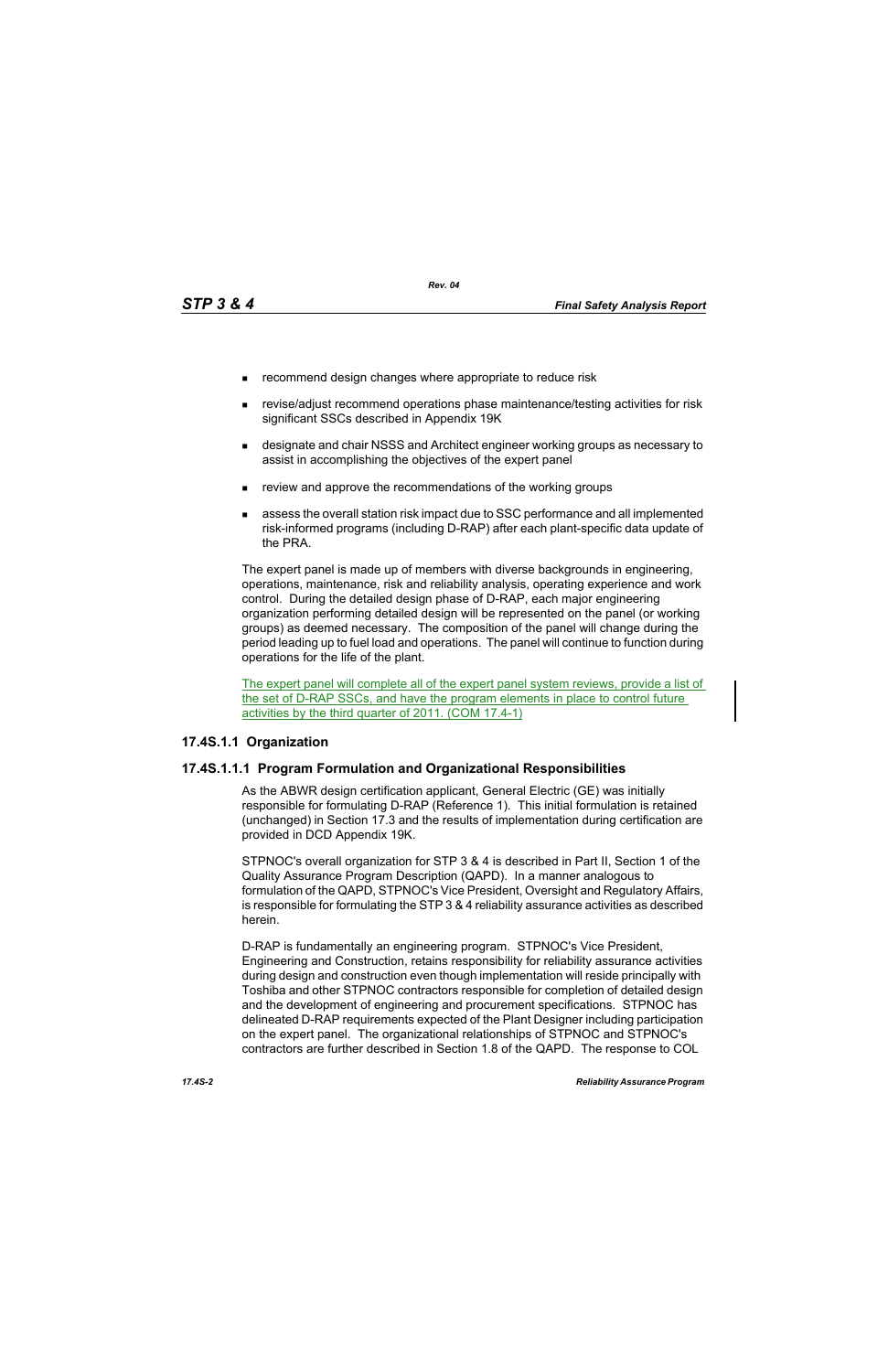License information item 19.26 also discusses Organization and Staffing to oversee design and construction.

For stage 2, the organizational emphasis will shift from Engineering and Construction to Systems Engineering and Maintenance Engineering. Design engineering will continue to play a role in maintaining the Master Equipment Database (see 17.4S.1.2.1), configuration control and application of the design change process if necessary to improve SSC reliability.

The Expert Panel is composed of a Chairman and additional senior level managers as designated by the President and Chief Executive Officer. The Expert Panel membership may be augmented as determined by the President and Chief Executive Officer. Any change to the Expert Panel membership requires approval of the President and Chief Executive Officer.

The Risk and Reliability Analysis organization maintains representation on the expert panel and has major input to determinations that SSCs are maintaining performance levels consistent with PRA model assumptions over the life of the plant. Risk and Reliability Analysis reports to the Vice President, Oversight and Regulatory Affairs who maintains organizational independence and when necessary has unfettered access to STPNOC's CEO and the Board of Directors in all matters related to quality assurance.

## **17.4S.1.1.2 Reliability Assurance Interface Coordination**

Reliability assurance activity interface issues are coordinated through the expert panel since the organizations involved have representation on the panel. Specific interface responsibilities of the panel members are detailed in a controlling procedure. These interface responsibilities include the following:

- **The Plant Designer panel member maintains the design interface to ensure that** any proposed design changes that involve risk significant SSCs modeled in the PRA are identified and periodically reviewed with the expert panel at a frequency determined by the panel.
- The Plant Designer panel member maintains the design interface to ensure that any proposed changes resulting in an increase in the deterministically established risk of an SSC not modeled in the PRA, are identified and periodically reviewed with the expert panel at a frequency determined by the panel.
- The Plant Designer panel member maintains the design interface to ensure that any proposed changes to the plant PRA model, as identified by STPNOC's Risk and Reliability representative on the expert panel, are appropriately reviewed for design impact and the results of the review appropriately distributed throughout the Plant Designer's and subcontractor's organizations.
- **The Plant Designer panel member coordinates with the design organizations and** expert panel members to ensure that significant design assumptions related to equipment reliability are realistic and achievable.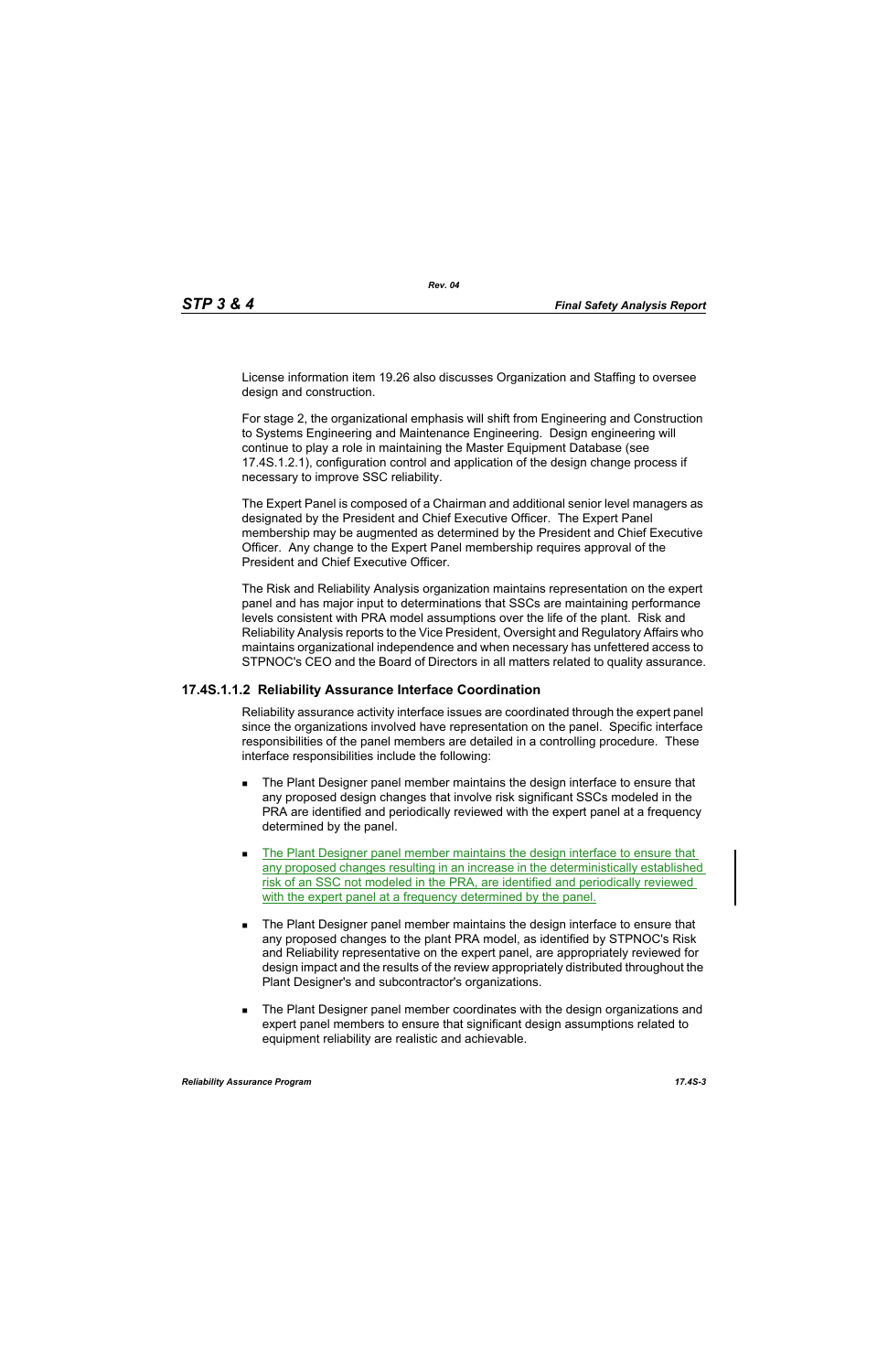The Risk and Reliability Analysis panel member is responsible to inform the panel of changes to the PRA model and advise other panel members on the potential impact of the change on SSC risk rankings, assumed reliability of SSCs for design activities and the need for adjustments to MR.

## **17.4S.1.1.3 Risk and Reliability Organization Input to the Design Process**

The Risk and Reliability Analysis panel member is responsible to review and concur in design changes involving risk significant SSCs identified by the Plant Designer's expert panel member.

During implementation of the MR program prior to fuel load, responsibility for design and configuration control will transition from the Plant Designer to STPNOC. STPNOC's procedure for Design Change Packages ensures screening of proposed design changes to identify Risk Management review and approval when necessary.

## **17.4S.1.1.4 Risk and Reliability Organization Design Reviews**

The Risk and Reliability Analysis organization's participation in periodic design reviews is principally via the PRA configuration control program that incorporates a feedback process to update the PRA model. These updates fall into two categories:

- The plant operating update incorporates plant design changes and procedure changes that affect PRA modeled components, initiating event frequencies, and changes in SSC unavailability that affect the PRA model. These changes will be incorporated into the model on a period not to exceed 36 months.
- The comprehensive data update incorporates changes to plant-specific failure rate distributions and human reliability, and any other database distribution updates (examples would include equipment failure rates, recovery actions, and operator actions). This second category will be updated on a period not to exceed 48 months.

The PRA model may be updated on a more frequent basis.

## **17.4S.1.2 Design Control**

## **17.4S.1.2.1 Configuration Control of SSCs**

The initial focal point for configuration control as it relates to D-RAP is the list of SSCs and their risk rankings in Appendix 19K. During detailed design for STP 3 & 4, STPNOC will be adopting a process similar to that used in STP 1 & 2 for a Master Equipment Database (MED). During the detailed design phase, populating this data base for the risk significant SSCs identified in Appendix 19K will be performed by the Expert Panel or associated working groups. The MED will be developed and maintained as a source of approved risk information for the station. A high level overview of this process is shown in Figure 17.4S 1.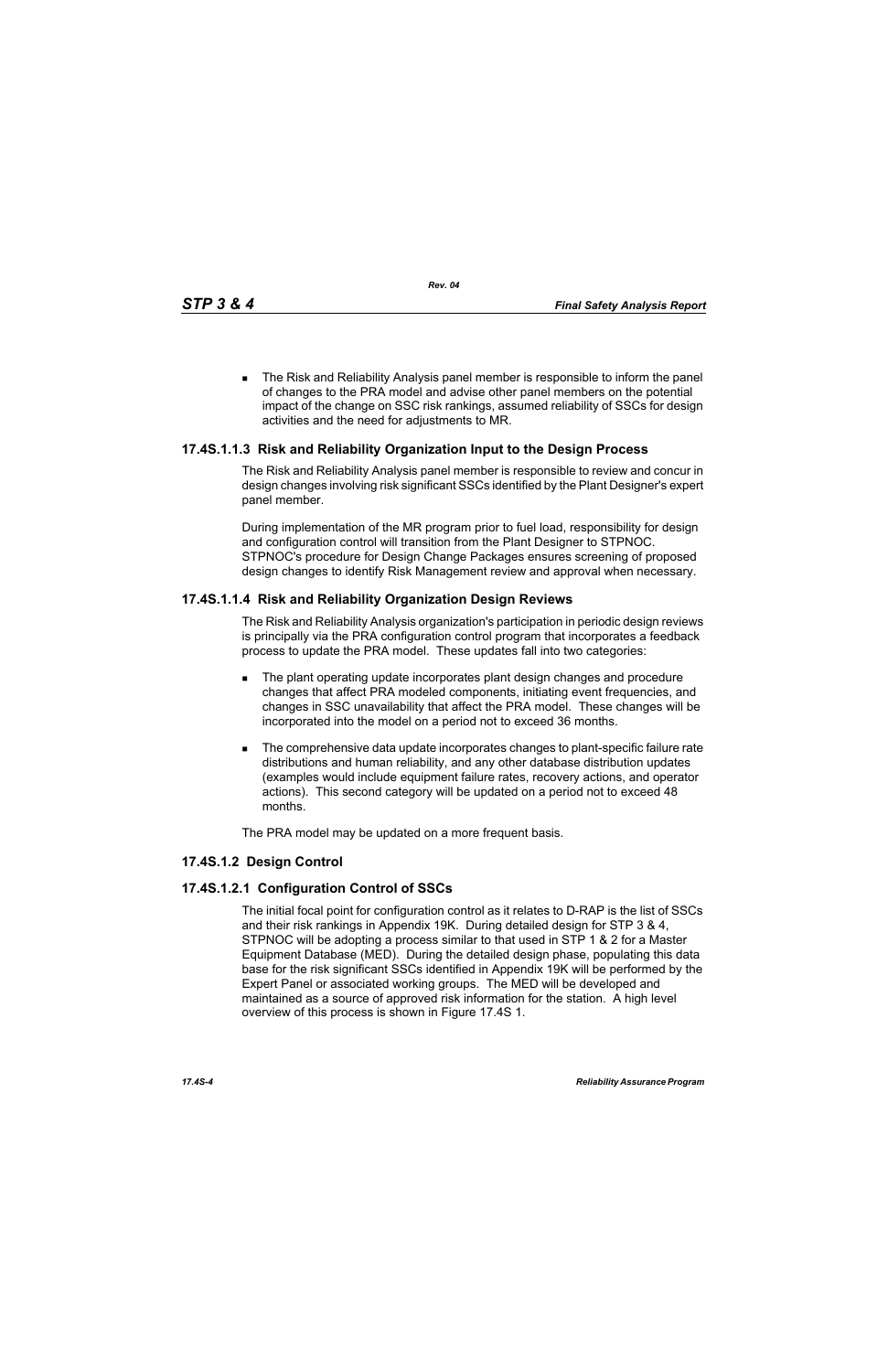$\blacksquare$ 

# **17.4S.1.2.2 Design Change Feedback**

The design control and change processes provide feedback to the Risk Management organization via identification of components on the MED that are affected by a proposed change. Those affected SSCs with medium or high risk are given additional review in accordance with approved criteria to ensure there is no potential impact to the risk ranking of the affected components. If potential impact is identified then the Risk and Analysis Organization must concur in the change.

# **17.4S.1.2.3 Design Interface with Risk and Reliability Organization**

Assurance that SSC performance relates to reliability assumptions made in the PRA and deterministic methods for identifying risk significant SSCs is provided by monitoring the performance of SSCs during plant operation and the review and feedback of Operating Experience. This interface occurs through implementation of the Maintenance Rule and the functioning of the expert panel (see Figure 17.4S-1).

As a designed, constructed and operating evolutionary plant, the ABWR has available a wide range of traditional sources for relevant operating information. These include industry and vendor equipment information that are applicable and available to the nuclear industry with the intent of minimizing adverse plant conditions or situations through shared experience. Sources include the NRC (Information Notices and Generic Letters), INPO (EPIX, NPRDS, Operating Events, Significant Event Reports etc.) and vendor documentation and NSSS supplier information.

## **17.4S.1.2.4 Engineering Design Controls for SSC Identification**

Engineering design controls applied for determining the SSCs within the scope of the RAP are generally those specified in 10 CFR 50, Appendix B, Criterion III, Design Control. These include for example the use of procedures for establishing risk via deterministic methods, proceduralized criteria for PRA risk ranking and independent verification and peer checking of the inputs necessary for utilization (or when necessary modification) of the site specific PRA model.

## **17.4S.1.2.5 Alternative Design**

The process for proposing changes to the design for risk significant SSCs is proceduralized via STPNOC's Design Change Package process. This process includes the use of a detailed check list to establish the impact of the change on the PRA or deterministic evaluations performed to establish risk for affected SSCs. Changes identified as having an impact on SSCs and their risk rankings require appropriate special or interdisciplinary reviews.

## **17.4S.1.3 Expert Panel**

The expert panel and designated working group(s) consist of designated individuals having expertise in the areas of risk assessment, operations, maintenance, engineering, quality assurance, and licensing.

As a minimum, the combined expert panel and working group(s) include at least three individuals with a minimum of five years experience at STP or similar nuclear plants,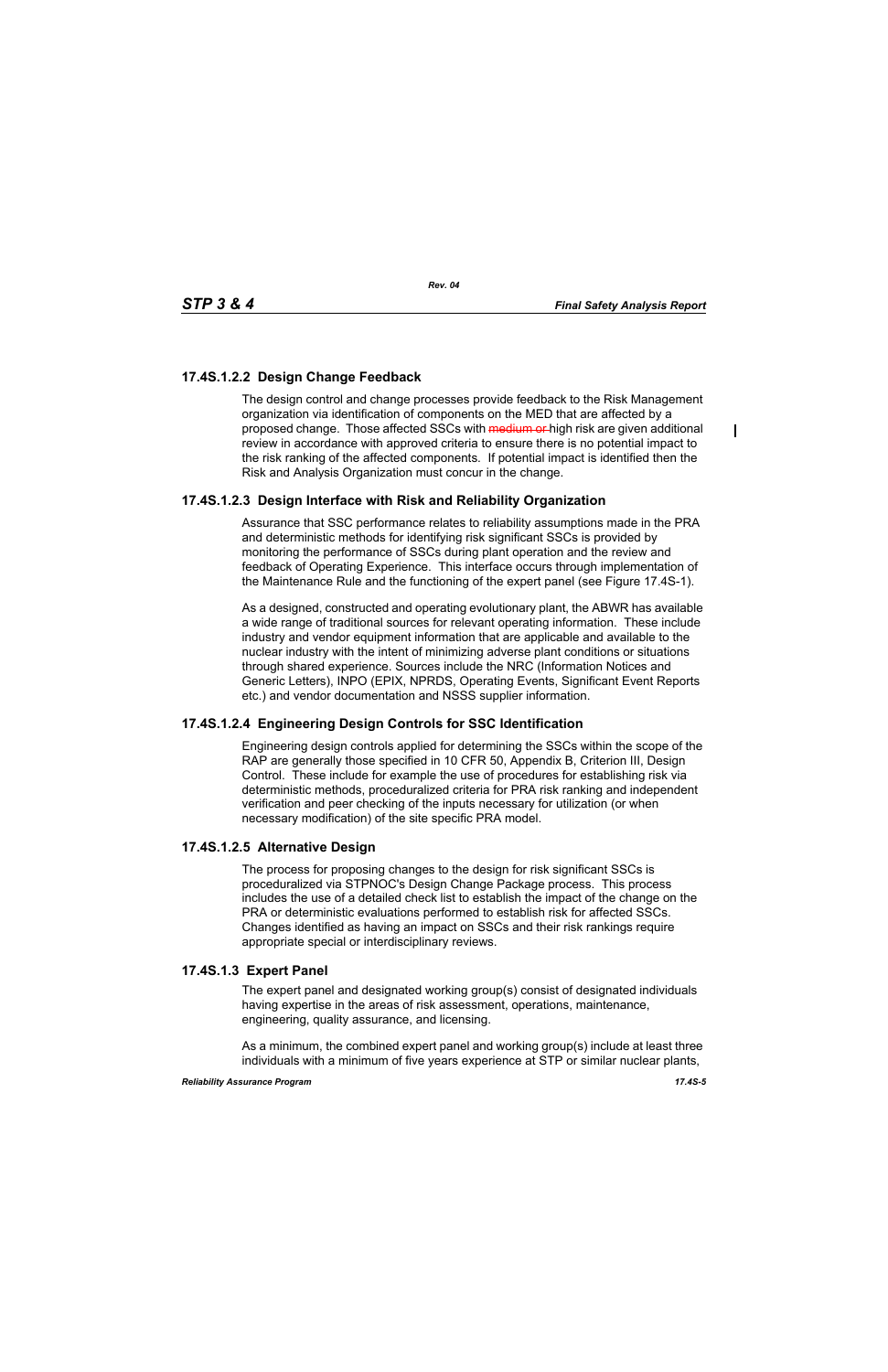and at least one individual who has worked on the modeling and updating of the PRA for STP or similar plants for a minimum of three years.

When utilized, expert panel representatives from contractor design organizations are required to have a minimum of three years experience establishing risk rankings for nuclear plant SSCs using PRA or deterministic techniques (which may include Failure Modes and Effects Analysis).

## **17.4S.1.4 Methods of Analysis for Risk Significant SSC Identification**

As discussed in Section 17.4S.1, the process described in Appendix 19K to identify risk significant SSCs for the certified and approved ABWR was also used for initial identification of the site specific, risk-significant SSCs during COLA preparation.

The STPNOC process for maintaining, revising and when necessary establishing new risk rankings for modified design is based on PRA and deterministic techniques. The process utilized by STPNOC in categorizing components consists of the following major tasks:

- **IDENTIFICATE IS CONTIFICATE:** Identification of functions performed by the subject plant system.
- Determination of the risk significance of each system function.
- $\blacksquare$  Identification of the system function(s) supported by that component.
- **IDENTIFY IDENTIFY IDENT** Identification of the component based on probabilistic risk assessment (PRA) insights (where the component is modeled).
- **Development of a risk categorization of the component based on deterministic** insights.
- **Designation of the overall categorization of the component, based upon the higher** of the PRA categorization and the deterministic categorization.
- **IDENTIFICATE:** Identification of critical attributes for components determined to be safety/risk significant.

The PRA and deterministic methods are described more fully below (also refer to Figure 17.4S-2).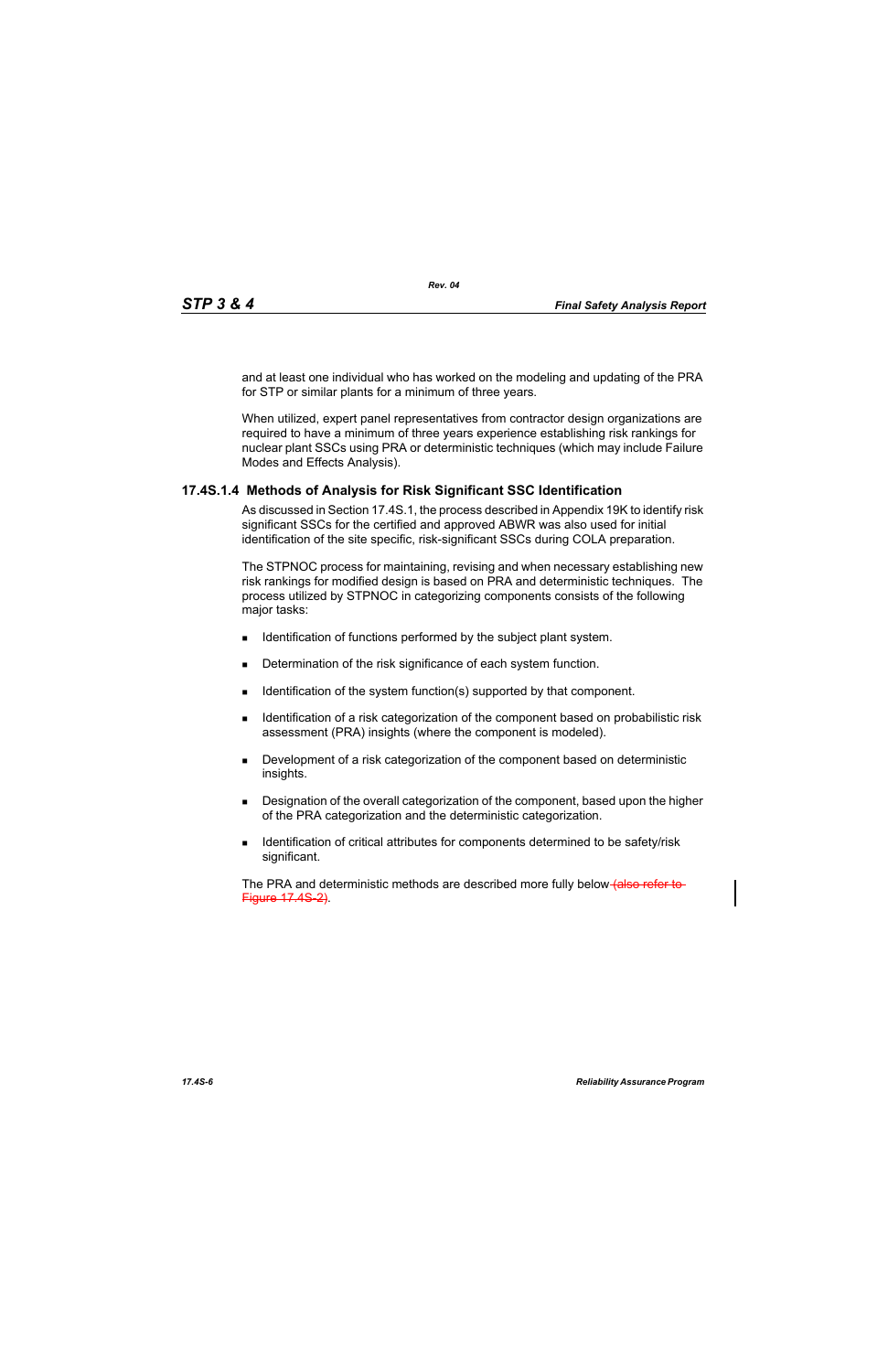# **17.4S.1.4.1 PRA Risk Ranking**

A component's risk determination is based upon its impact on the results of the PRA. STP's PRA calculates both core damage frequency (CDF) and containment response to a core damaging event, including large early release frequency (LERF). The PRA models internal initiating events at full power, and also accounts for the risk associated with external events, including external flooding, seismic events, and fire, internal flooding, and events occurring during low power and shutdown. The PRA risk categorization of a component is based upon its Fussell-Vessely (FV) importance, which is the fraction of the CDF and LERF to which failure of the component contributes, and its risk achievement worth (RAW), which is the factor by which the CDF and LERF would increase if it were assumed that the component is guaranteed to fail. Specifically, PRA risk categorization to identify SSCs is based upon the following:

| <b>PRA Ranking</b>                                | <b>STPNOCPRA Criteria</b>           |
|---------------------------------------------------|-------------------------------------|
| <b>Greater than LowHIGH</b><br>(Risk Significant) | $FV \ge 0.005$<br>or RAW $\geq 2.0$ |
| <b>Low</b> LOW (Non-risk<br>Significant)          | $FV < 0.005$ and RAW $< 2.0$        |

## **17.4S.1.4.2 Deterministic Risk Ranking**

Components are subject to a deterministic categorization process, regardless of whether they are also subject to the PRA risk categorization process. This deterministic categorization process can result in an increase, but not a decrease (from the PRA risk) in a component's categorization.

A component's deterministic categorization is directly attributable to the importance of the system function supported by the component. In cases, where a component supports more than one system function, the component is initially classified based on the highest deterministic categorization of the function supported. In categorizing the functions of a system, five critical questions regarding the function are considered, each of which is given a different weight. These questions and their weight are as follows:

| Question                                                                                                                         | Weight |
|----------------------------------------------------------------------------------------------------------------------------------|--------|
| Is the function used to mitigate accidents or transients?                                                                        | 5      |
| Is the function specifically called out in the Emergency Operating Procedures<br>(EOPs) or Emergency Response Procedures (ERPs)? |        |
| Does the loss of the function directly fail another risk-significant system?                                                     | 4      |
| Is the loss of the function safety significant for shutdown or mode changes?                                                     |        |
| Does the loss of the function, in and of itself, directly cause an initiating<br>event?                                          |        |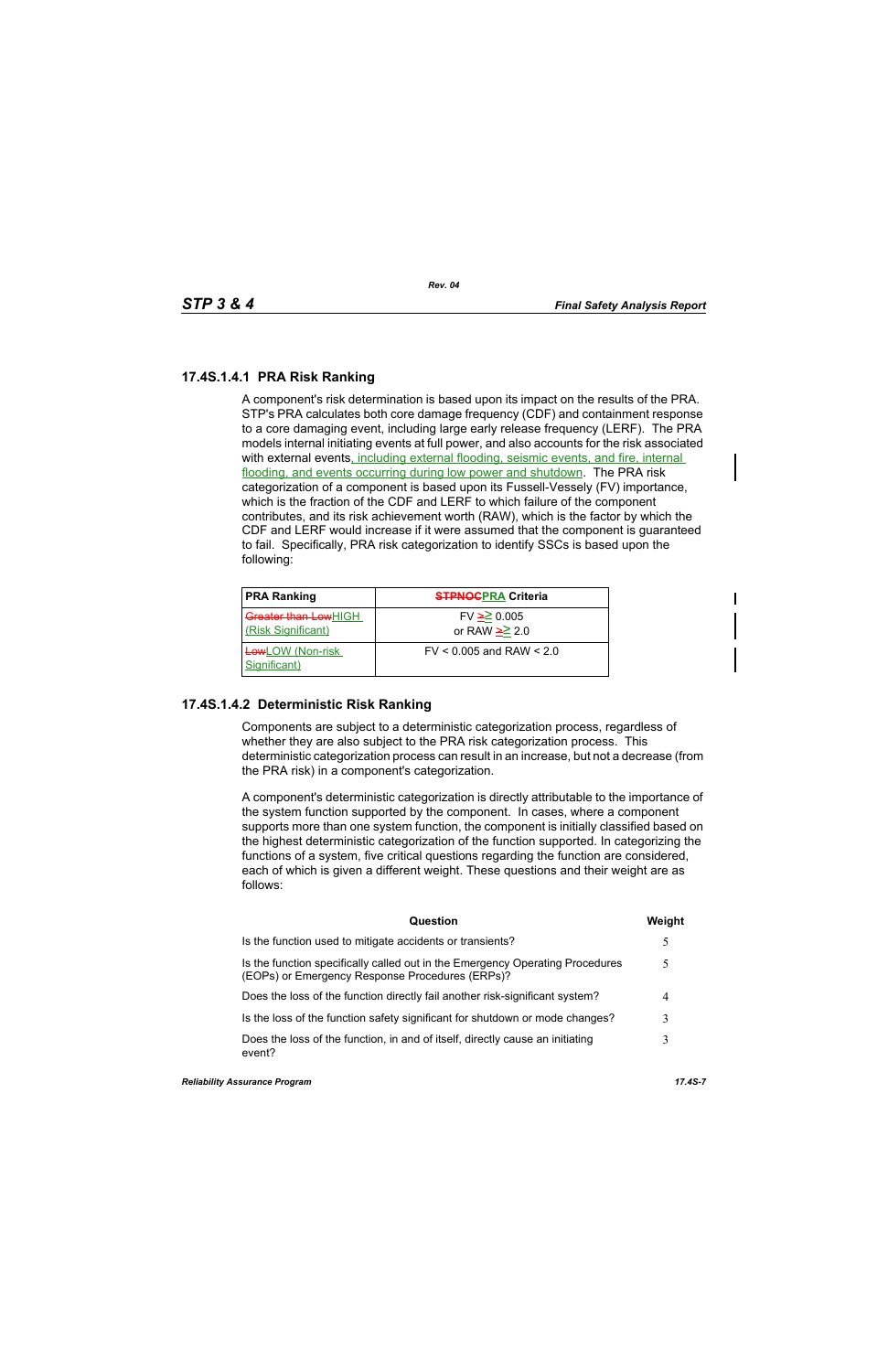Based on the impact on safety if the function is unavailable and the frequency of loss of the function, each of the five questions is given a numerical answer ranging from 0 to 5. This grading scale is as follows:

- "0" Negative response
- "1" Positive response having an insignificant impact and/or occurring very rarely
- "2" Positive response having a minor impact and/or occurring infrequently
- "3" Positive response having a low impact and/or occurring occasionally
- "4" Positive response having a medium impact and/or occurring regularly
- "5" Positive response having a high impact and/or occurring frequently

The definitions for the terms used in this grading scale are as follows:

#### *Frequency Definitions*

- Occurring Frequently continuously or always demanded
- $\blacksquare$  Occurring Regularly demanded  $>$  5 times per year
- Occurring Occasionally demanded 1-2 times per cycle
- Occurring Infrequently demanded < once per cycle
- Occurring Very Rarely demanded once per lifetime

#### *Impact Definitions*

- High Impact a system function is lost which likely could result in core damage and/or may have a negative impact on the health and safety of the public
- Medium Impact a system function is lost which may, but is not likely to, result in core damage and/or is unlikely to have a negative impact on the health and safety of the public
- Low Impact a system function is significantly degraded, but no core damage and/or negative impact on the health and safety of the public is expected
- Minor Impact a system function has been moderately degraded, but does not result in core damage or negative impact on the health and safety of the public
- Insignificant Impact a system function has been challenged, but does not result in core damage or negative impact on the health and safety of the public

Although some of these definitions are quantitative, both of these sets of definitions are applied based on collective judgment and experience.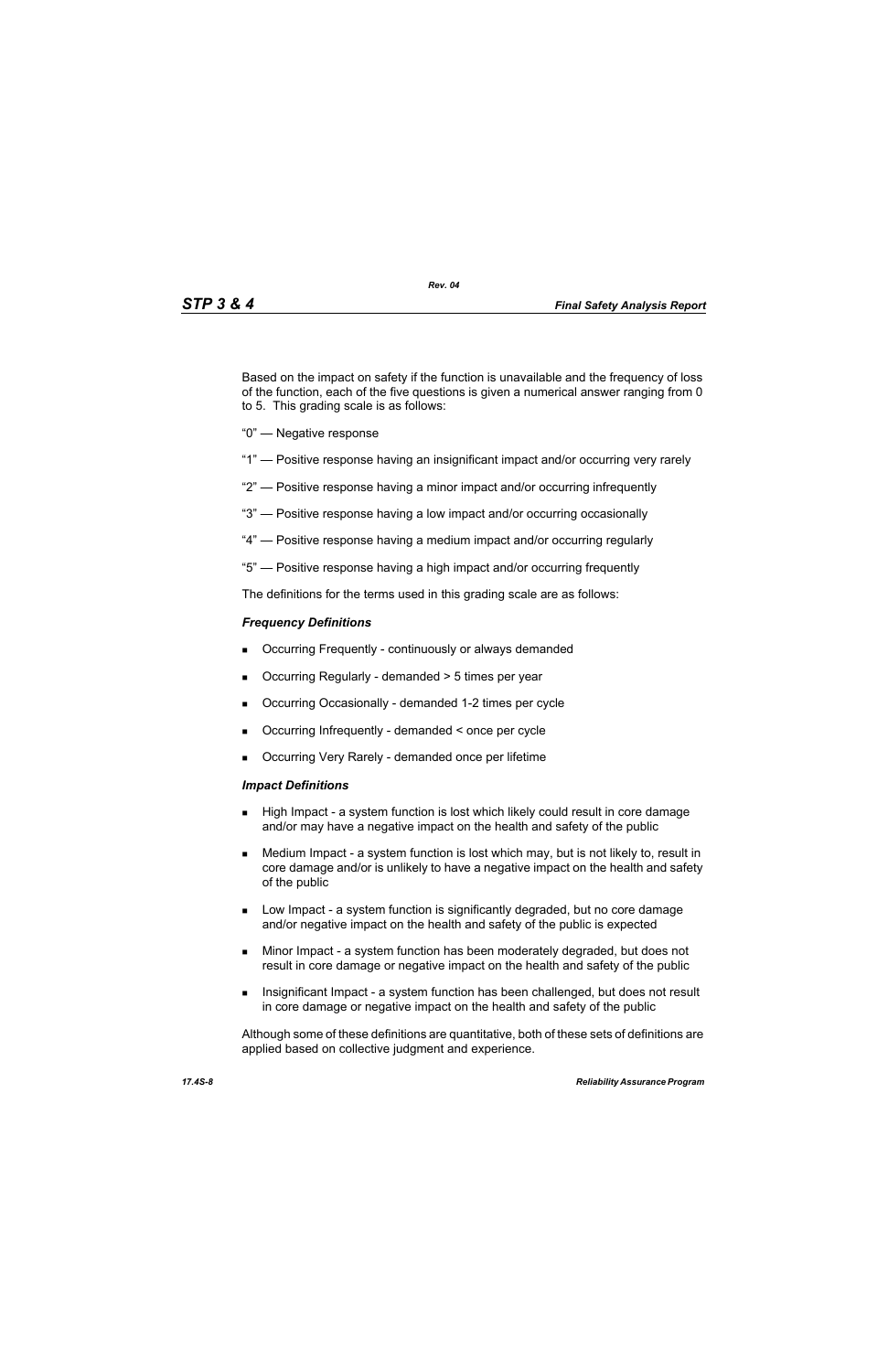The numerical values, after weighting, are summed; the maximum possible value is 100. Based on the sum, functions are categorized as follows:

| <b>SCORE RANGE</b> | <b>CATEGORY</b>                      |
|--------------------|--------------------------------------|
| $100 - 7141$       | <b>HSSHIGH (Risk Significant)</b>    |
| $70 - 41$          | <b>MSS</b>                           |
| $40 - 210$         | <b>LSSLOW</b> (Non-risk Significant) |
| $20 - 0$           | <b>NRS</b>                           |

A function with a low categorization due to a low sum can receive a higher deterministic categorization if any one of its five questions received a high numerical answer. Specifically, a weighted score of  $2515$  or more on any one question results in an HSSHIGH categorization; a weighted score of 15-20 on any one question results in a minimum categorization of MSS; and a weighted score of 9-12 on any one questionresults in a minimum categorization of LSS. This is done to ensure that a function with a significant risk in one area does not have that risk contribution masked because of its low risk in other areas.

In general, a component is given the same categorization as the highest categorized system function that the component supports. However, a component may be ranked lower than the associated system function based upon diverse and/or multiple independent means available to satisfy the system function.

#### **17.4S.2 Procurement, Fabrication, Construction, and Test Specifications**

Procurement, fabrication, construction, and test specifications for safety-related and nonsafety-related SSCs within the scope of RAP are prepared and implemented under the approved QAPD referenced in Section 17.5S. The approved QAPD describes the planned and systematic actions necessary to provide adequate confidence that SSCs will perform satisfactorily in service. These actions are applied to procurement, fabrication construction and test specifications.

Assumptions related to equipment reliability and availability are translated into verifiable attributes, defined characteristics and processes and are included in procurement, fabrication, and construction specifications such that deviations from these attributes, characteristics and processes may be identified and corrected.

Procedures describing equipment selection require consideration of the manufacturer's recommended maintenance activities and the manufacturer's time estimates for accomplishing these activities such that the equipment selected is able to meet availability assumptions while in service, including conservative allowances for unplanned maintenance.

Test specifications will describe to the extent practical the actual conditions that will exist when SSCs are called upon to perform their risk significant functions and testing will document proper performance under the specified conditions when these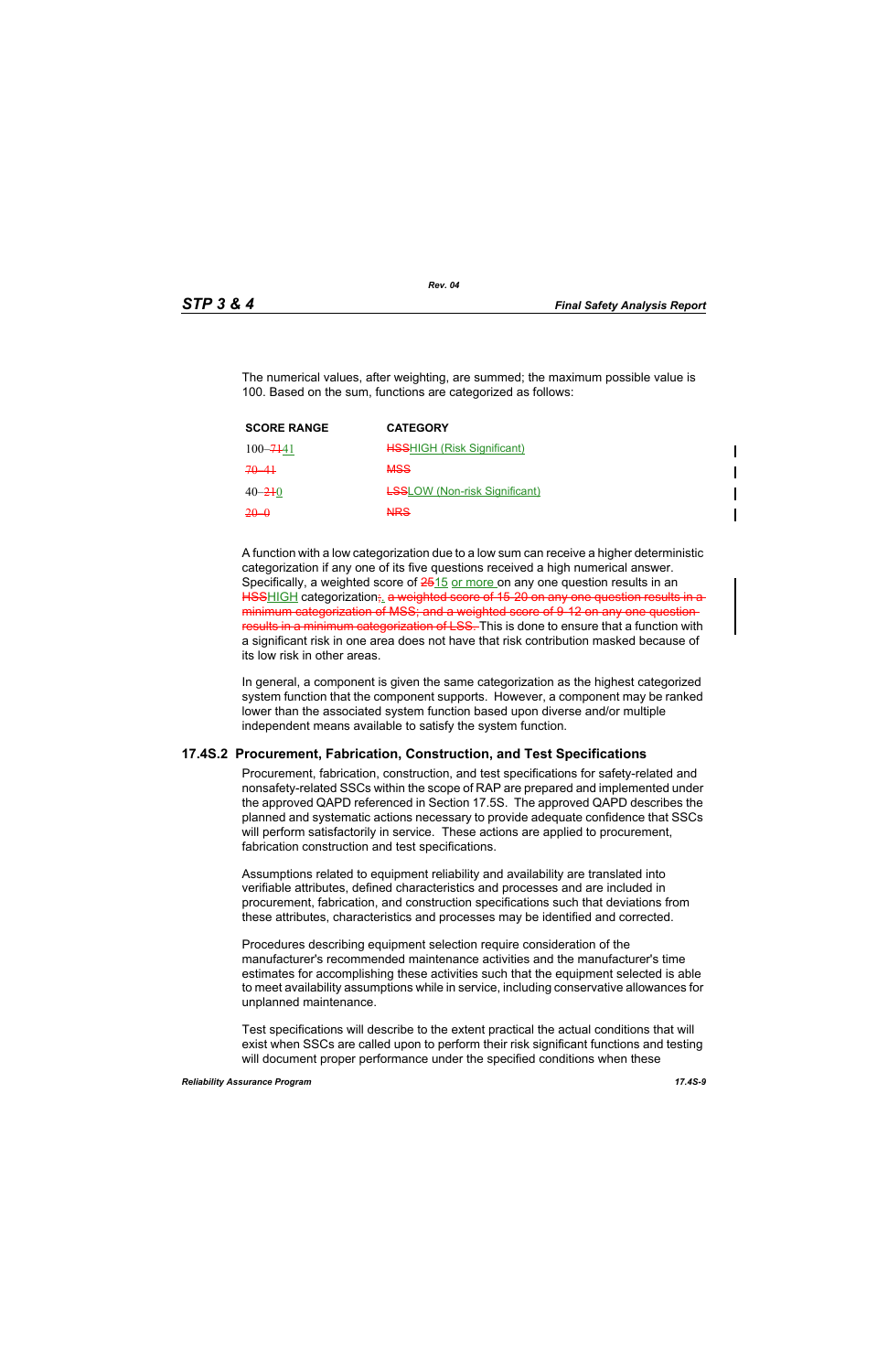conditions can be practically established in the field. When these conditions can not be duplicated, acceptance will be established based on qualification testing performed by the equipment vendor under controlled conditions.

The approved QAPD, Part II, applies 10 CFR 50 Appendix B requirements to safetyrelated SSCs. For nonsafety-related SSCs within the scope of RAP, Part III, Section 1 of the QAPD describes the process for selectively applying program controls to those characteristics or critical attributes that render the SSC a significant contributor to plant safety.

Part III, Section 2 of the QAPD specifies the quality requirements required for nonsafety related SSCs credited in mitigating defined events such as Anticipated Transients Without Scram (ATWS) and Station Blackout (SBO). When SSCs are risk significant due to their role in mitigating these defined events then the specified quality requirements for these SSCs will be satisfied. For example the combustion turbine generator (CTG) is in the scope of the RAP due to its importance in reducing the risk associated with SBO. Therefore the CTG will also meet the procurement, test and test control quality requirements described in Regulatory Position 3.5, "Quality Assurance and Specific Guidance for SBO Equipment That Is Not Safety Related," and Appendix A, "Quality Assurance Guidance for Non-Safety Systems and Equipment," in Regulatory Guide 1.155, "Station Blackout."

### **17.4S.3 Quality Assurance Implementation**

Implementation of the QAPD during procurement, fabrication, construction and preoperation testing of SSCs is accomplished in accordance with written instructions, procedures or drawings of a type appropriate to the circumstances and which, where applicable, include quantitative or qualitative acceptance criteria. These procedures are either STPNOC implementing procedures, or supplier implementing procedures governed by a supplier quality program approved by STPNOC.

#### **17.4S.4 Maintenance Rule/Operational Programs**

The STPNOC MR program is described in Section 17.6S. Risk significant SSCs identified by reliability assurance activities are included in the MR program as high safety significance (HSS) components (Section 17.6S.1.1.b). The opportunity to judge SSC performance under the MR program is provided by the operational programs discussed in 17.6S.3, "Maintenance Rule Program Relationship With Reliability Assurance Activities."

Many SSCs would meet the criteria to be in the MR program without considerations related to the RAP. In cases where the RAP identifies a high or medium risk SSC that would not otherwise have been in the MR program, then the SSC is added. For those SSCs already in the Technical Specifications (TS), Inservice Inspection (ISI), or Inservice Testing (IST) programs, their performance under these programs is factored into the performance monitoring accomplished under the MR program.

In cases where a SSC requires periodic testing or inspection not already accommodated by an existing program, then special provisions will be made to  $\mathbf I$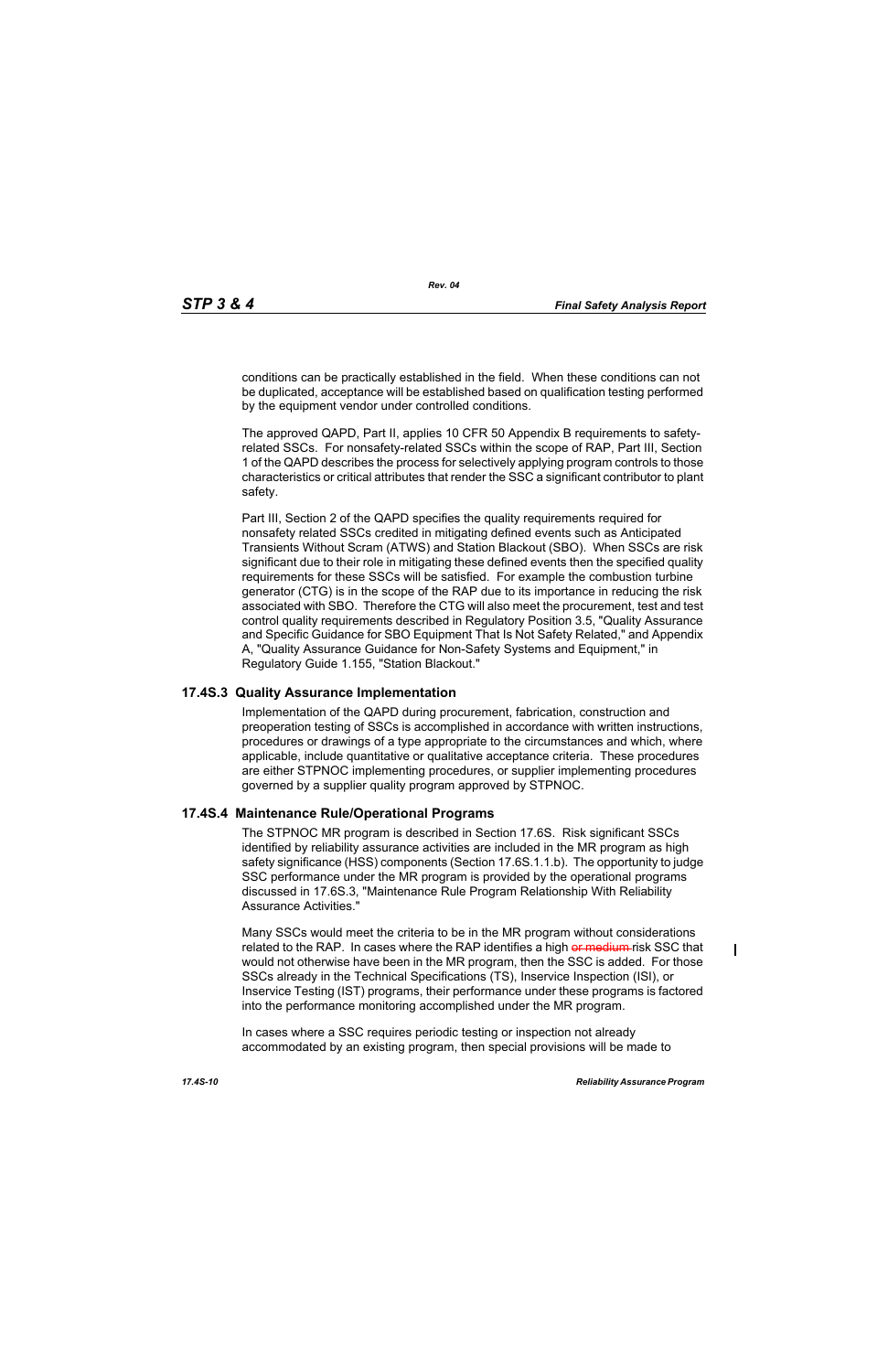accommodate the necessary testing or inspection; for example in the Preventive Maintenance (PM) program.

# **17.4S.4.1 Performance Goals**

Reliability performance assumptions for SSCs are established under the MR at two levels of performance monitoring. The first level of performance monitoring (MR (a)(2)) establishes conservative criteria used to judge that SSCs are meeting expected performance objectives. For SSCs the performance monitoring criteria are established consistent with the reliability and availability assumptions used in the PRA. Failure to meet these objectives would trigger performance monitoring at the second level (MR (a)(1)) accompanied by the establishment of specific defined goals to return the component to expected performance levels (Section 17.6S.1.3). These specific defined goals also consider the reliability and availability assumptions used in the PRA.

# **17.4S.4.2 Feedback of Actual Equipment Performance and Operating Experience**

The feedback mechanism for periodically evaluating reliability assumptions based on actual equipment, train or system performance is realized in the implementation of the MR program. Since the performance monitoring criteria established under the MR program are set consistent with the assumed reliability assumptions used in the PRA, the failure to meet these performance objectives (i.e., equipment , train or system place in MR (a)(1) category) requires an assessment of the assumed reliability as described in 17.4S.4.1 above. This assessment requires that the assumed reliability be reviewed to ensure it is reflective of actual STPNOC and industry performance. The STPNOC process requires review by the Risk Analysis organization to concur that goals have been met before moving a component from an MR (a)(1) status back to an MR (a)(2) status.

## **17.4S.5 Non-safety SSC Design/Operational Errors**

The process for providing corrective actions for design and operational errors that degrade nonsafety-related SSCs within the scope of RAP is procedurally defined. All SSCs (safety-related or nonsafety-related) with risk significance greaterother than **'low''LOW** are entered into the MR program as High Safety Significance (HSS)HIGH. The STPNOC MR program does not distinguish between a Maintenance Rule Functional Failure (MRFF) and a Maintenance Preventable Functional Failure (MPFF). Therefore, nonsafety-related SSCs that have experienced a MRFF attributable to a design or operating error (i.e. could not have been prevented by maintenance) are corrected using the corrective action process described in the QAPD of Section 17.5S. Under the STPNOC MR program, MRFFs require cause determination (may be an apparent cause determination) and corrective action is implemented to prevent recurrence.

## **17.4S.6 Procedure Control**

Implementation of the reliability assurance activities is considered an activity affecting quality and the controls for procedures and instructions used to implement reliability assurance activities are specified in Part II (safety-related) and Part III (nonsafetyrelated risk significant) of the QAPD. In most cases where a single procedure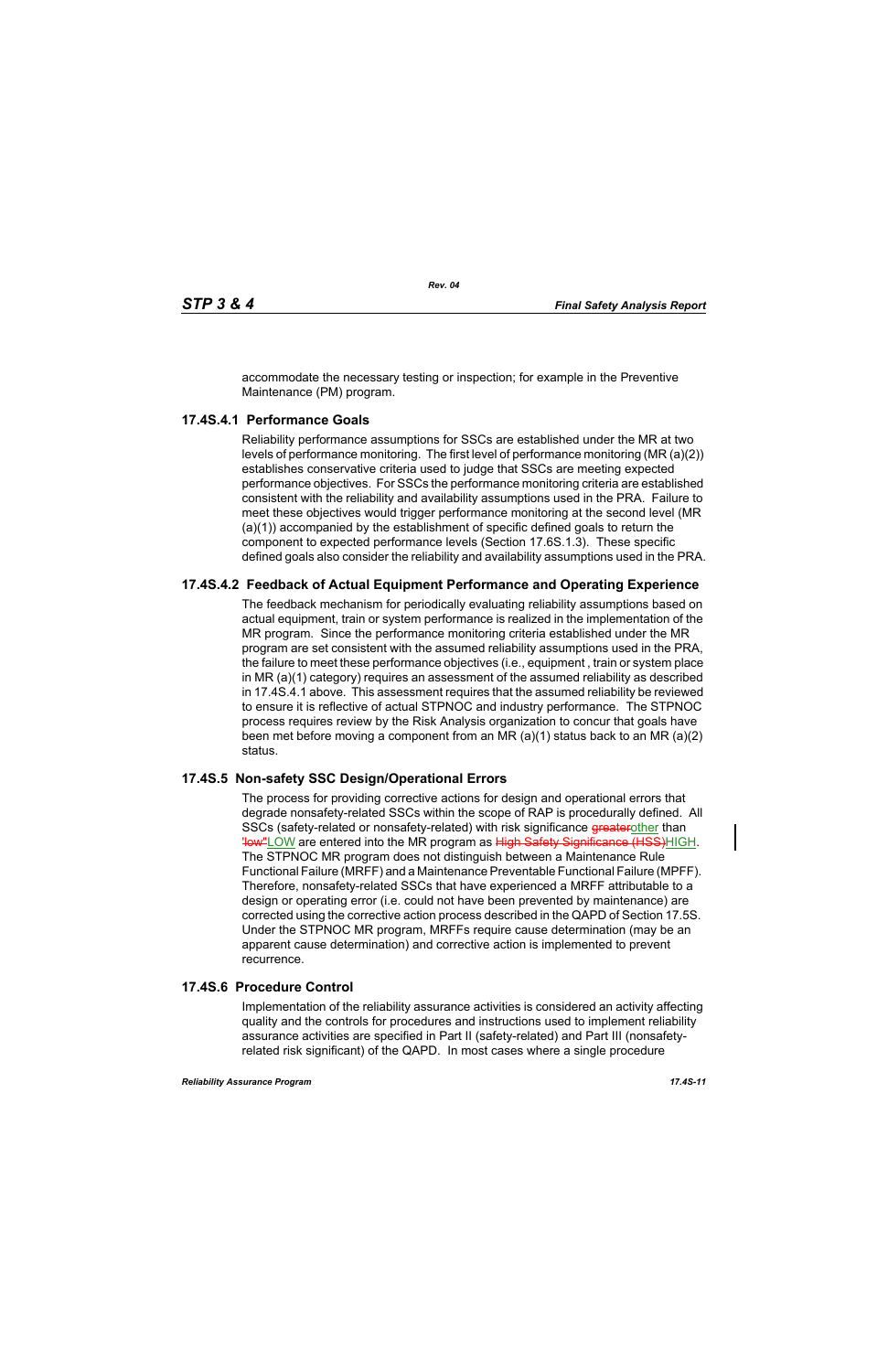describes the process for an activity that applies to both safety-related and nonsafetyrelated components (for example establishing the performance monitoring criteria for the Maintenance Rule or establishing risk significance for SSCs in RAP) a single procedure or procedures that meet the full quality program requirements of Part II will be utilized. For activities such as procurement, nonsafety-related SSCs in the RAP will be governed by Procedure Controls meeting the requirements of Part III, Section 1 of the QAPD.

Part III, Section 2 of the QAPD specifies the quality requirements required for nonsafety-related SSCs credited in mitigating defined events such as ATWS and SBO. When SSCs are risk significant due to their role in mitigating these defined events then the specified quality requirements for these SSCs will be satisfied. For example the CTG is in the scope of the RAP due to its importance in reducing the risk associated with SBO. Therefore the CTG will also meet the procedure control quality requirements described in Regulatory Position 3.5, "Quality Assurance and Specific Guidance for SBO Equipment That Is Not Safety Related," and Appendix A, "Quality Assurance Guidance for Non-Safety Systems and Equipment," in Regulatory Guide 1.155, "Station Blackout."

### **17.4S.7 Records**

Implementation of the reliability assurance activities is considered an activity affecting quality and the generation of records associated with this activity will meet the requirements of the QAPD Part II, Section 17 and Part III, Section 1.17.

Records of Expert Panel decisions and supporting documents are retained as QA records in the STP Records Management System (RMS) and consist of:

- **Expert Panel decisions and meeting minutes including dissenting opinions and** resolutions
- Recommendations of the working groups

Each PRA model includes two Reference Models for power operation and shutdown. For each Reference Model documentation is maintained that includes sources of input data, modeling techniques, and assumptions used in the analysis. These documents are maintained in RMS for the life of the plant.

Part III, Section 2 of the QAPD specifies the quality requirements required for nonsafety-related SSCs credited in mitigating defined events such as ATWS and SBO. When SSCs are risk significant due to their role in mitigating these defined events then the specified quality requirements for these SSCs will be satisfied. For example the CTG is in the scope of the RAP due to its importance in reducing the risk associated with SBO. Therefore the CTG will also meet the Records requirements described in Regulatory Position 3.5, "Quality Assurance and Specific Guidance for SBO Equipment That Is Not Safety Related," and Appendix A, "Quality Assurance Guidance for Non-Safety Systems and Equipment," in Regulatory Guide 1.155, "Station Blackout."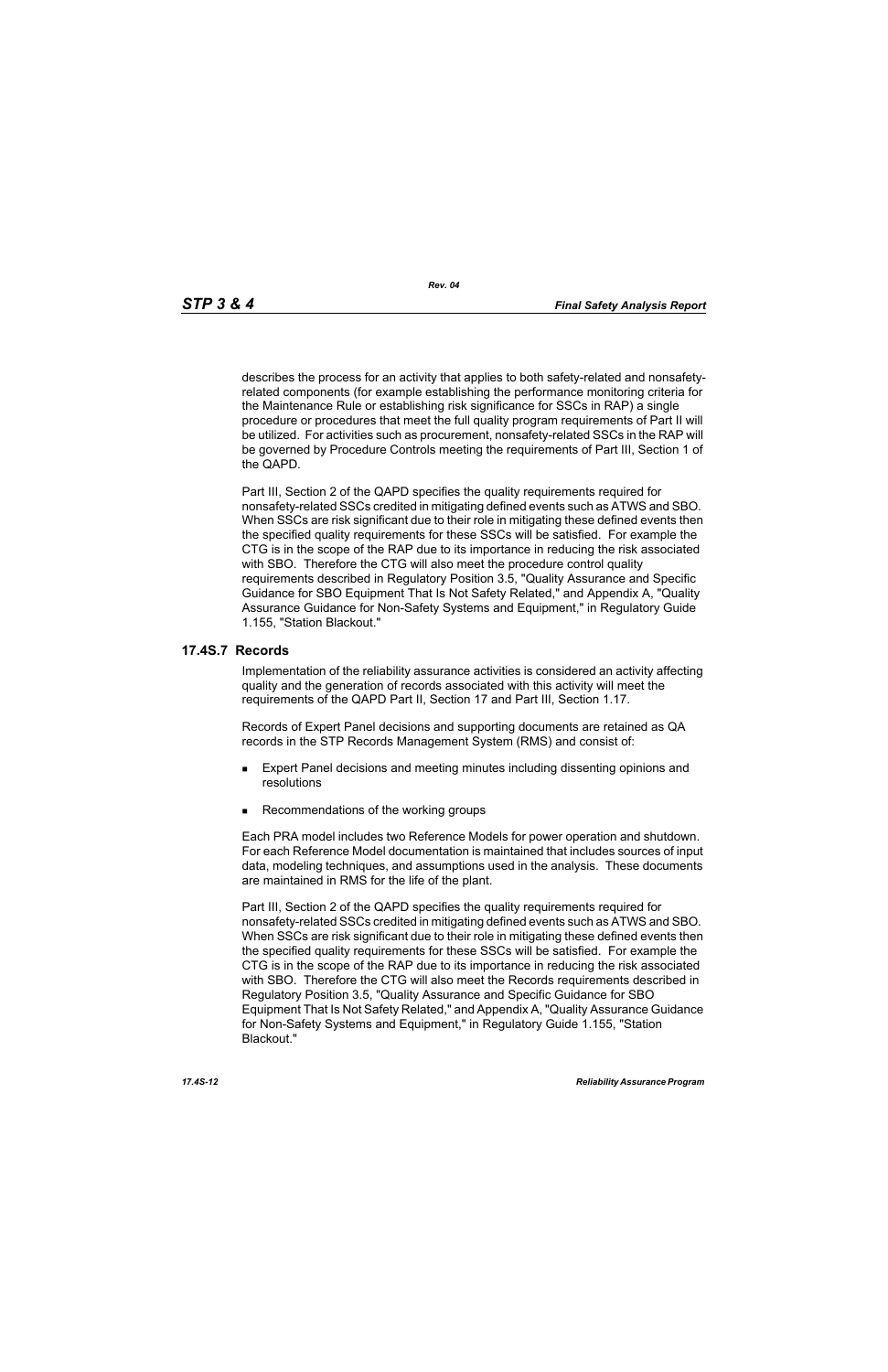## **17.4S.8 Corrective Action Process**

Under the STPNOC process for MR implementation, any SSC experiencing a MRFF requires use of the Corrective Action process to document the failure, its cause determination and actions to preclude recurrence. As previously discussed in Section 17.4S.5, this also includes nonsafety-related SSCs.

Other failures of SSCs that are not MRFFs will be documented and corrected as described by the QAPD, Part II, Section 16 and Part III, Section 1.16.

Part III, Section 2 of the QAPD specifies the quality requirements required for nonsafety-related SSCs credited in mitigating defined events such as ATWS and SBO. When SSCs are risk significant due to their role in mitigating these defined events then the specified quality requirements for these SSCs will be satisfied. For example the CTG is in the scope of the RAP due to its importance in reducing the risk associated with SBO. Therefore the CTG will also meet the Corrective Action requirements described in Regulatory Position 3.5, "Quality Assurance and Specific Guidance for SBO Equipment That Is Not Safety Related," and Appendix A, "Quality Assurance Guidance for Non-Safety Systems and Equipment," in Regulatory Guide 1.155, "Station Blackout."

### **17.4S.9 Audit Plans**

The reliability assurance activities are collectively accomplished by programs related to design, procurement, fabrication, construction, preoperational testing, PRA modeling and PRA risk assessment, deterministic evaluations from the expert panel, maintenance rule, Technical Specifications and other operational programs and the corrective action program. These programs are subject to audit as described in the QAPD.

Part III, Section 2 of the QAPD specifies the quality requirements required for nonsafety related SSCs credited in mitigating defined events such as ATWS and SBO. When SSCs are risk significant due to their role in mitigating these defined events then the specified quality requirements for these SSCs will be satisfied. For example the CTG is in the scope of the RAP due to its importance in reducing the risk associated with SBO. Therefore the CTG will also meet the audit requirements described in Regulatory Position 3.5, "Quality Assurance and Specific Guidance for SBO Equipment That Is Not Safety Related," and Appendix A, "Quality Assurance Guidance for Non-Safety Systems and Equipment," in Regulatory Guide 1.155, "Station Blackout."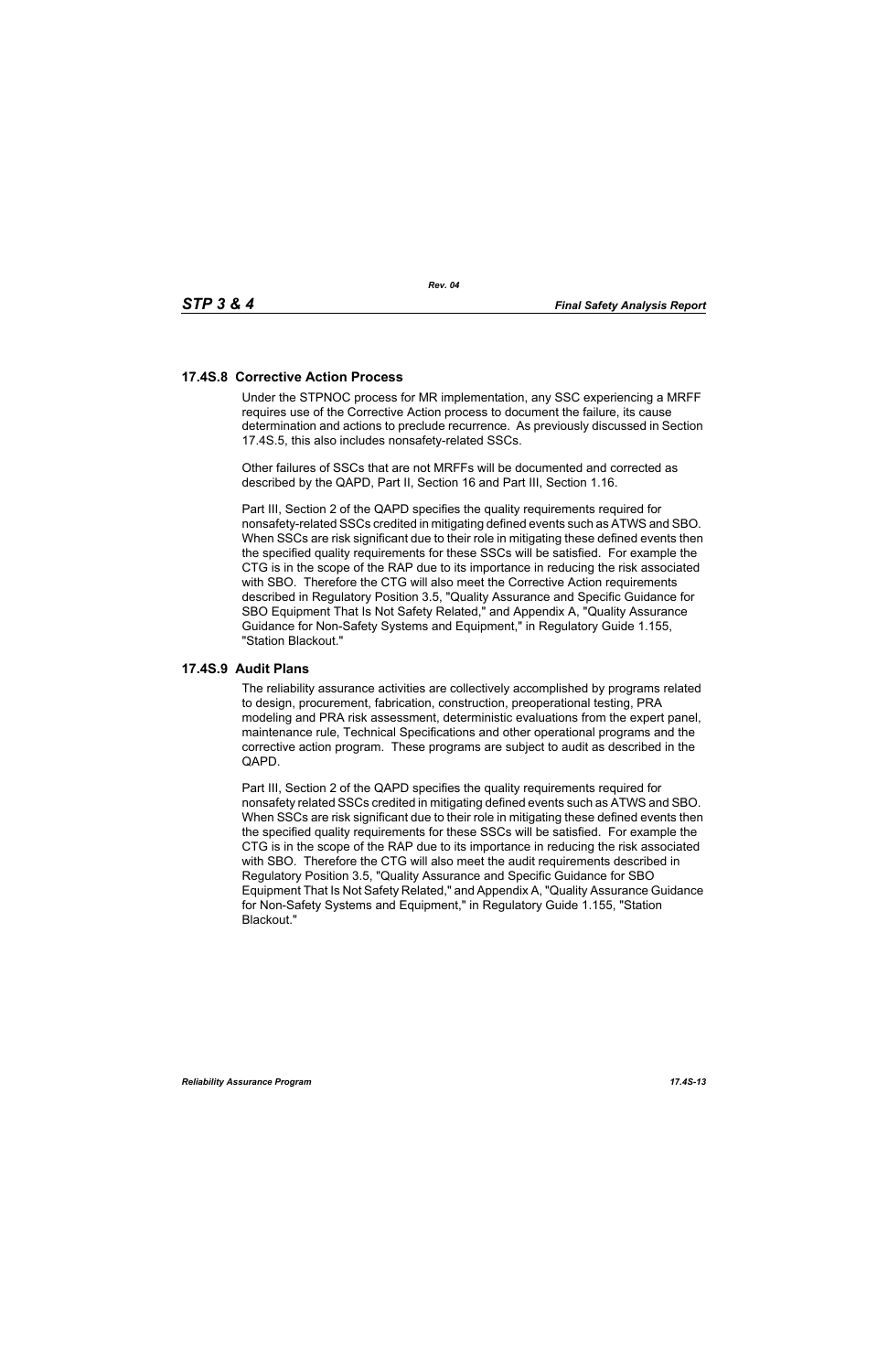# **17.4S.10 COL License Information**

COL License Information Items 17.2, 17.3 and 17.4 are addressed as follows:

## *17.2 Policy and Implementation Procedures for D-RAP:*

It is the policy of STPNOC to ensure that SSC reliability is properly considered and designed into the plant and is implemented through the reactor design, procurement, fabrication, construction, and preoperational test activities and programs. This policy is accomplished within the framework of the Quality Assurance Program Description (QAPD) including the development, approval and control of implementing procedures. Details are provided in Section 17.4S Reliability Assurance Program.

## *17.3 D-RAP Organization:*

See Section 17.4S.1.1 for a discussion of the Organizational elements associated with D RAP and RAP during the Operations phase.

### *17.4 Provisions for Reliability Assurance during Operation:*

The provisions for Reliability Assurance during Operations are described in Section 17.4S Reliability Assurance Program and 17.6S Maintenance Rule.

## **17.4S.11 References**

17.4S.11-1 47.FS-1 SECY 95-132, "Policy and Technical Issues Associated with the Regulatory Treatment of Non-Safety Systems (RTNSS) in Passive Plant Designs<sup>2</sup> (SECY 94-084)," Attachment 2, Item E. Reliability Assurance Program.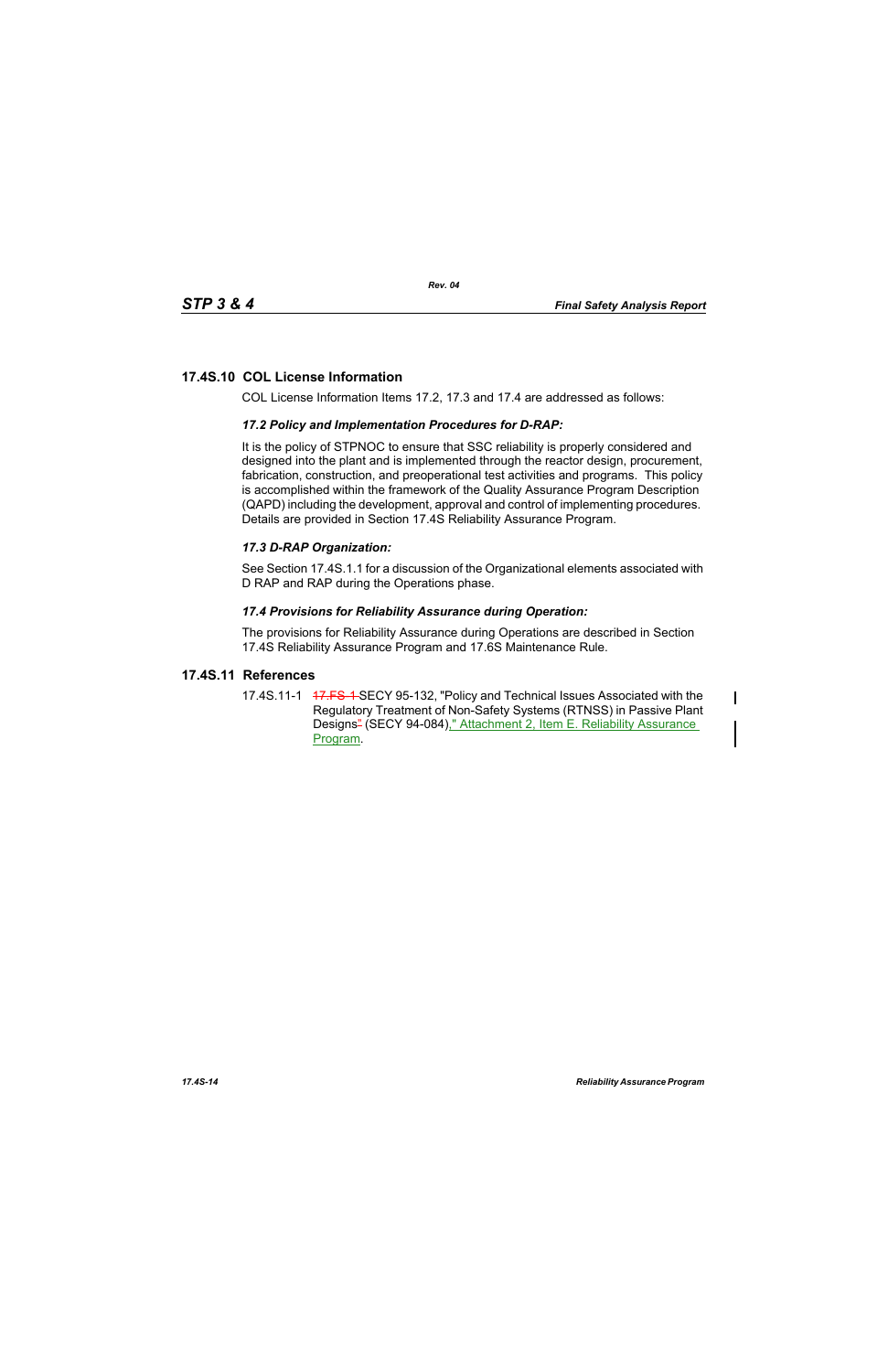



Note 1: Maintenance Rule program implemented 30 days prior to fuel load

Note 2: Working group(s) are chaired by an Expert Panel member